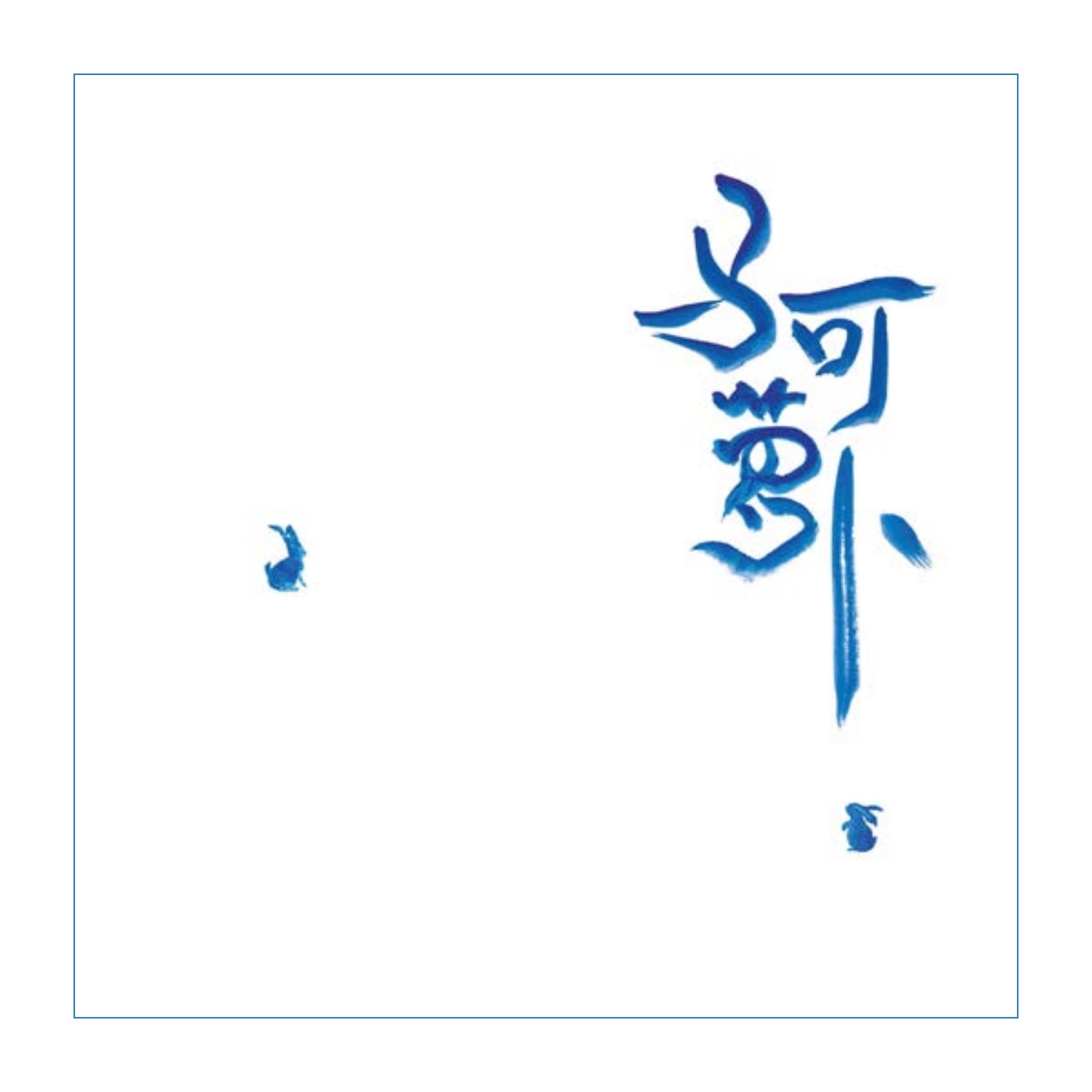# 曲目 Song List

1/ 果菜桑巴 Veggie Samba 2/ 马可萝卜 Marco Lopo 3/ 大象爱看星星 Elephants Love Stargazing 4/ 最要好的朋友 Bearst Friends 5/ 害羞的刺猬 Shy Hedgehog 6/ 小蜂鸟 Little Hummingbird 7/ 长大 Growing Up 8/ 大城小鼠 Rat in the City 9/ 环保超人 Eco Warrior (ft. The Lost Tribe) 10/ Sweet Dreams

www.dawnwong.sg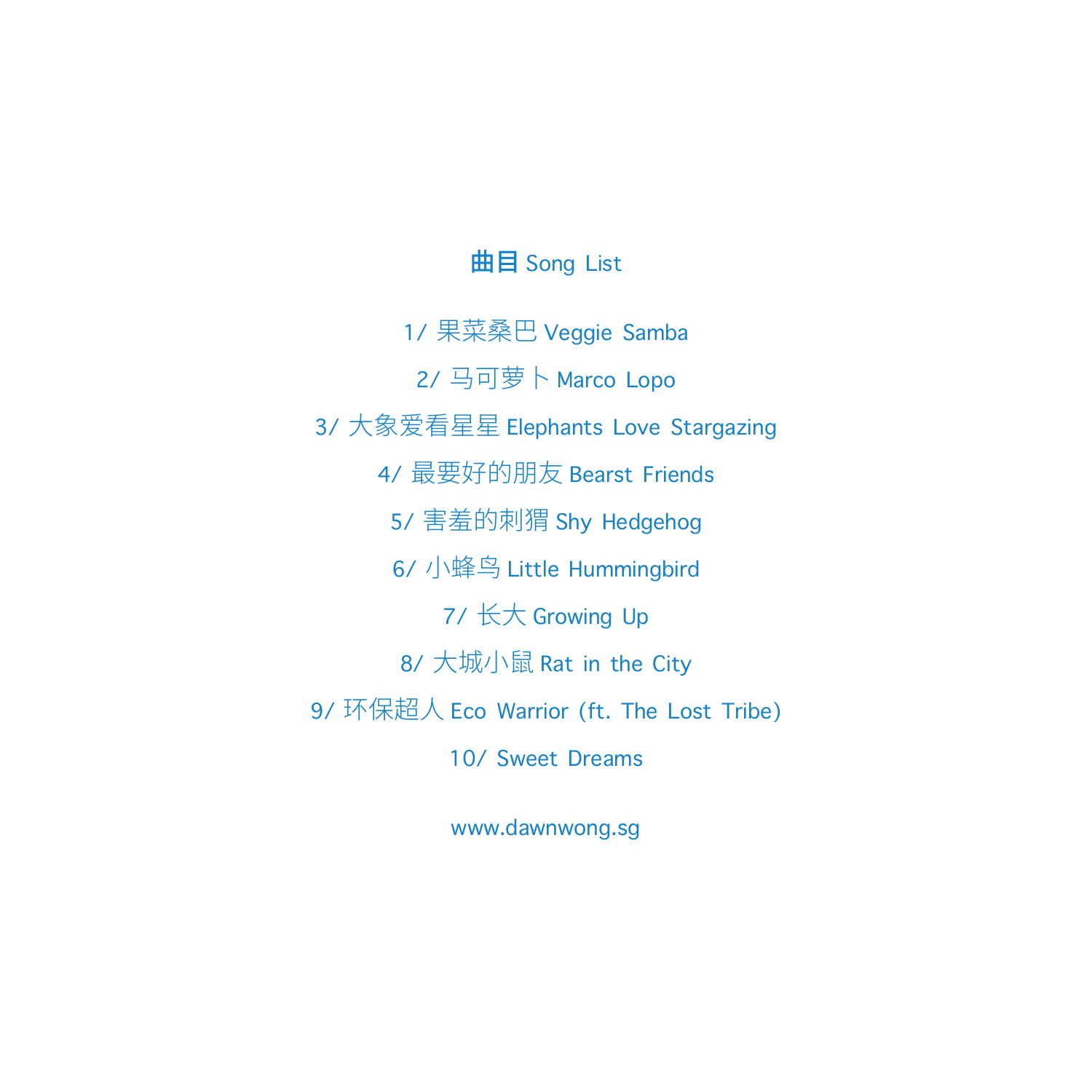果菜桑巴 Veggie Samba

词 / 曲: Dawn Wong 黄川美 曲 / 编曲:Felix Phang

蕃茄圆滚滚 红颜像娃娃 太阳爷爷宠 甜美自然生发

芹菜高又壮 呛味不受爱 烩久精华香 品尝后可别惊讶

蔬菜水果通通是能量 它们来自地球和大自然 萝卜茄子还有黄瓜 欢迎加入这多姿多彩嘉年华 蔬菜水果 都来桑巴 蔬菜水果 都来桑巴 不要害羞和我们一起来桑巴

蕃茄圆滚滚 芹菜高又壮 欢庆嘉年华 大家一起来桑巴

Veggie Samba is a festival of vegetables! Cherubic tomatoes, primed by Grandpa sun, kick up their heels to the bodacious beat. Enigmatic celery, slim, spicy and sweet, capers with agile eggplants, whilst saucy sweet potatoes sway and twinkle-toed turnips shout "bom dia"! Go on, take a bite! Flavours and textures explode on the palate like party confetti as our garden greens celebrate. Mother always said to eat your vegetables.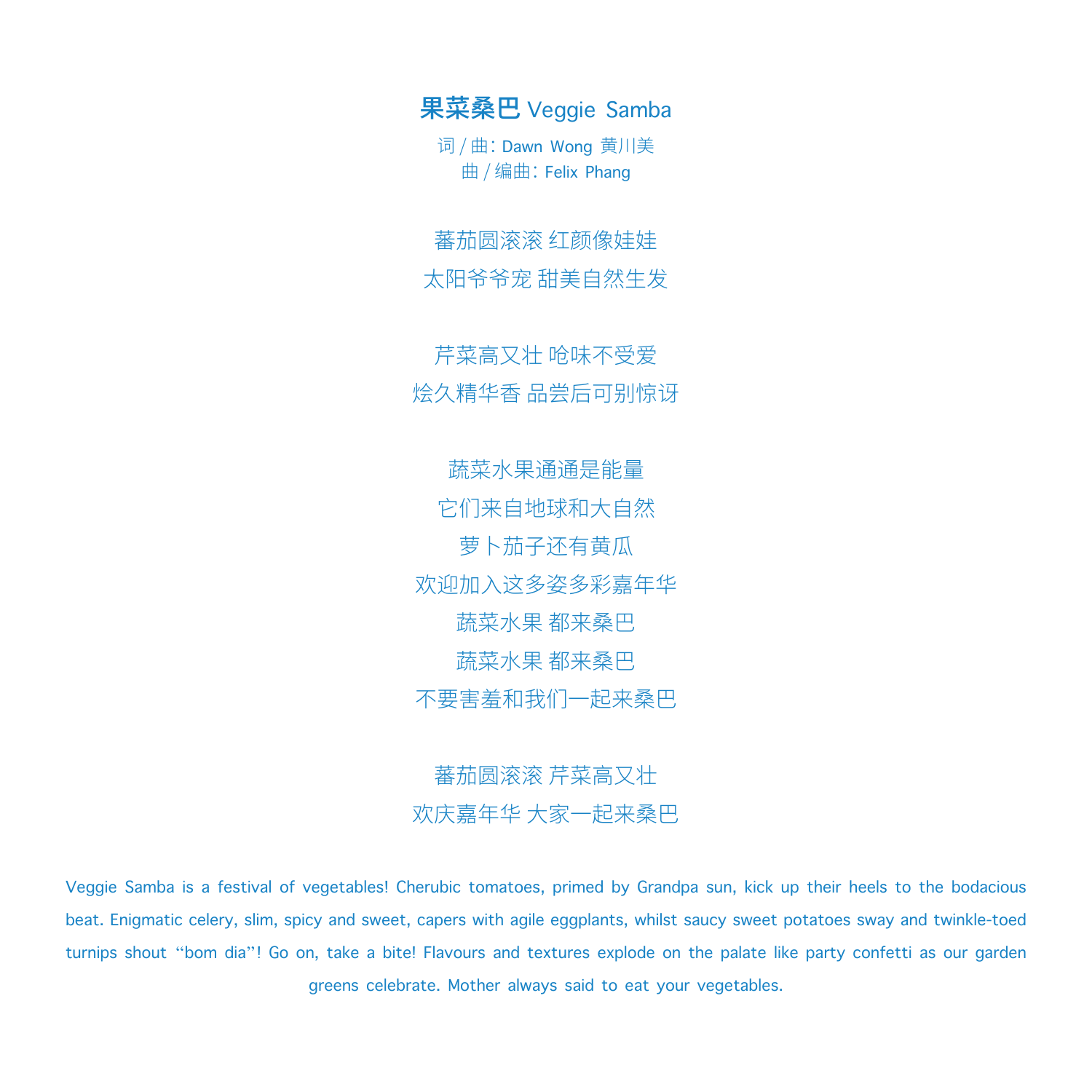马可萝卜 Marco Lopo

词: Dawn Wong 黄川美, Kailin Yong 曲 / 编曲:Felix Phang

相隔十万八千里 渴望海风的气息 跳出围墙写游记 马可萝卜小兔子传奇

一身雪白毛衣裳 背负父母的重望 内陆天堂 不如航海梦想

德拉克 麦哲伦 环绕世界 哥伦布发现新大陆 郑和 马可波罗 等英雄 昨日的伟大成就 都是它的榜样

随波浪 掀浪花 借风 扬起帆 徜徉 驰骋浩瀚大海 随波浪 掀浪花 蓝天 乘风破浪 心跳 就是它的罗盘

In the small, landlocked rabbit town of The Burrow lives Marco Carrot, a small rabbit with big dreams. Marco's father, Senõr Carrot, is a carrot farmer, just like his father and his father's father. Senõr Carrot has dedicated his whole life to the succulent, orange produce that is his pride and joy, and the day will soon come when Marco will take over the reins to continue his family's legacy. But Marco has other desires. As a little bunny, he read about the travels of Marco Polo, and his ardent hope is to captain a ship and explore the world like his namesake. Will he be dissuaded by those who say that the sea, wild

and dangerous, is not the place for a little rabbit, a rabbit who was destined for the carrot fields?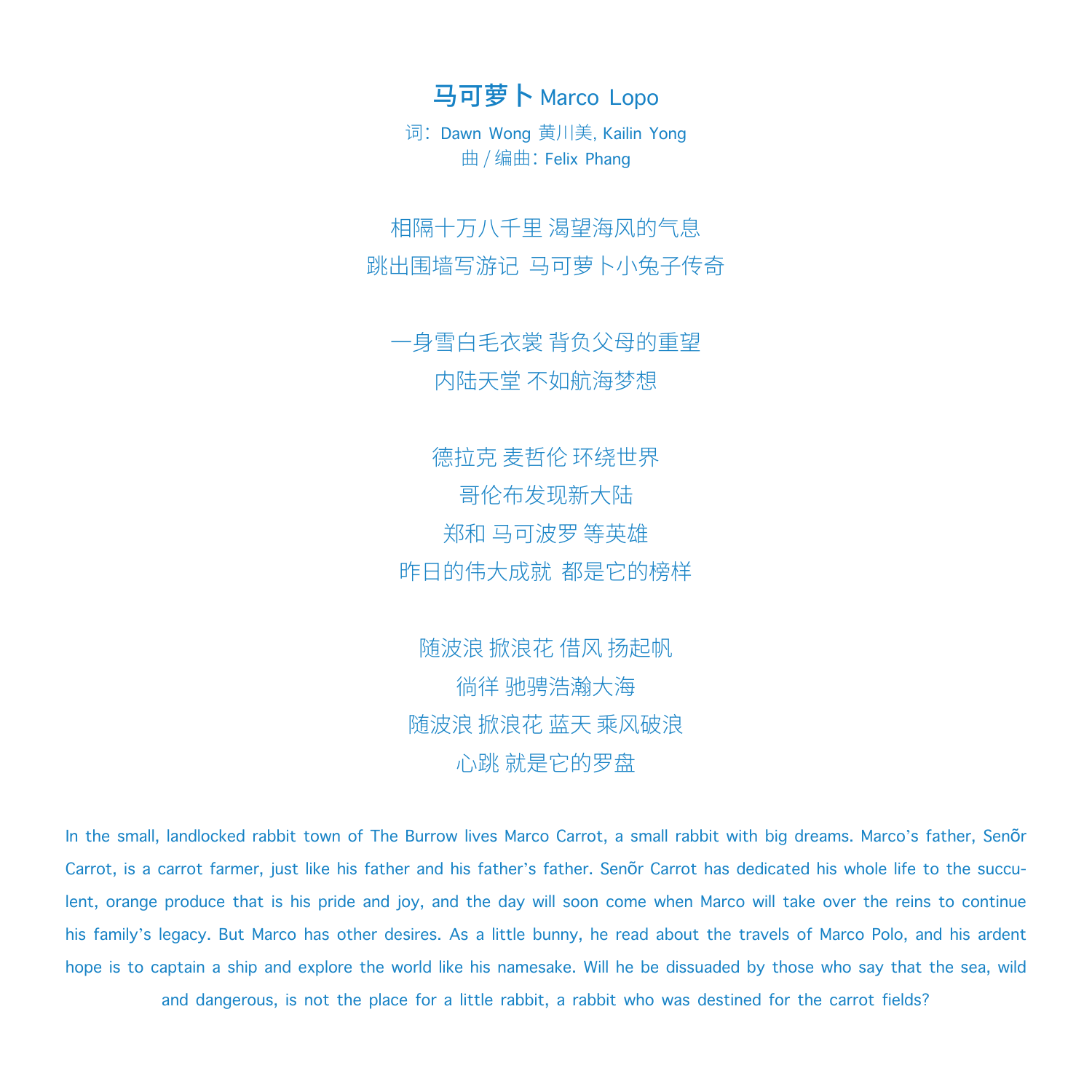大象爱看星星 Elephants Love Stargazing

词: Dawn Wong 黄川美 曲 / 编曲:Felix Phang

小小 甜心 你可曾听说

每一颗星星都是大象的魂灵

当你 孤寂 抬头望一望天 上空有颗 妈妈的星星 她也在想着妳

旭日一如往常 树上的鸟儿会唱 心中的伤 若没谁明了 有我在你身旁 还有星星在上

> 云雾 遮拦 也不需要惆怅 只要你牢记 妈妈的星星 永远住在心里

A baby African elephant has lost his mother, who was hunted for her tusk. His Aunt, a wise old dame, calls him to her side and gently wipes away his tears. "When I was a wee calf like you," she says, in a voice like the caress of a gentle breeze, "my grandmother told me that all the stars in the sky are the souls of elephants who have gone to heaven. The brave and kind ones, like your mother, shine the brightest. So whenever you feel lonely, just look up at the sky and you will see your mother's star shining for you, and know then that you are not alone."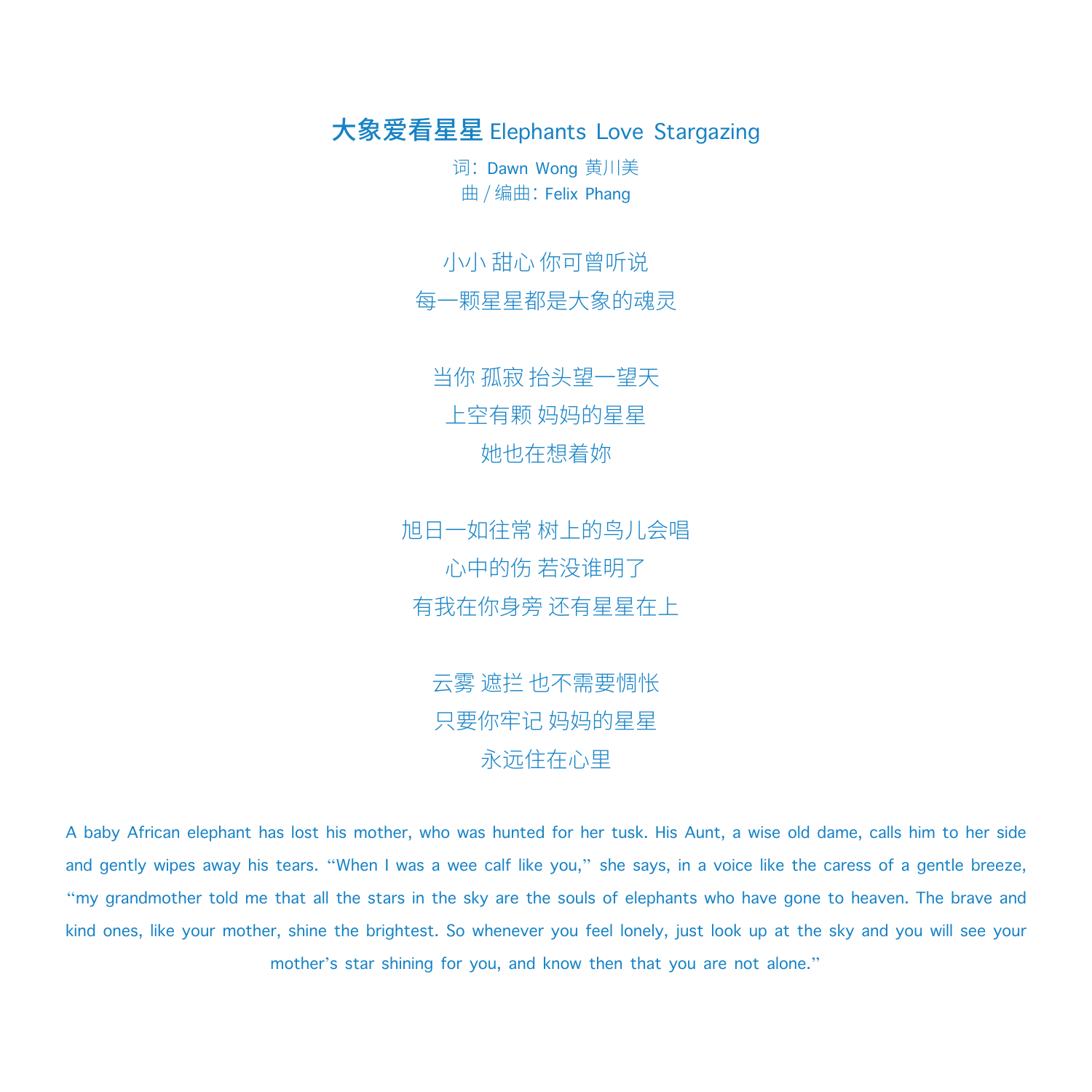最要好的朋友 Bearst Friends

词: Dawn Wong 黄川美 曲 / 编曲:Felix Phang

其他玩具用忌妒眼神看我 它们羡慕我这绒毛熊 样子虽然不出众却被选中 成为主人最要好的朋友

谁会了解我每天都 不眠和不休 提心吊胆何时被摔丢 什么暑假年假周末 都没有 我是主人最要好的朋友

有一天我会退休 重获我的自由 到时候我会宠自己 我会去看电影 晒太阳 喝鸡尾酒 Oh 还要挨多久 Oh 快无法承受 主人最要好的朋友 可怜最要好的朋友

A plush bear walks into a bar, looking worse for wear, and orders his usual. It's the same old story. Work has been rough for the owner's favourite toy. He gets thrown around on a whim, works twice as hard during the summer holidays, and hasn't had a weekend off in, well, ever. Shunned by his fellow toys for being the favourite, he shares his troubles with bartender Ken.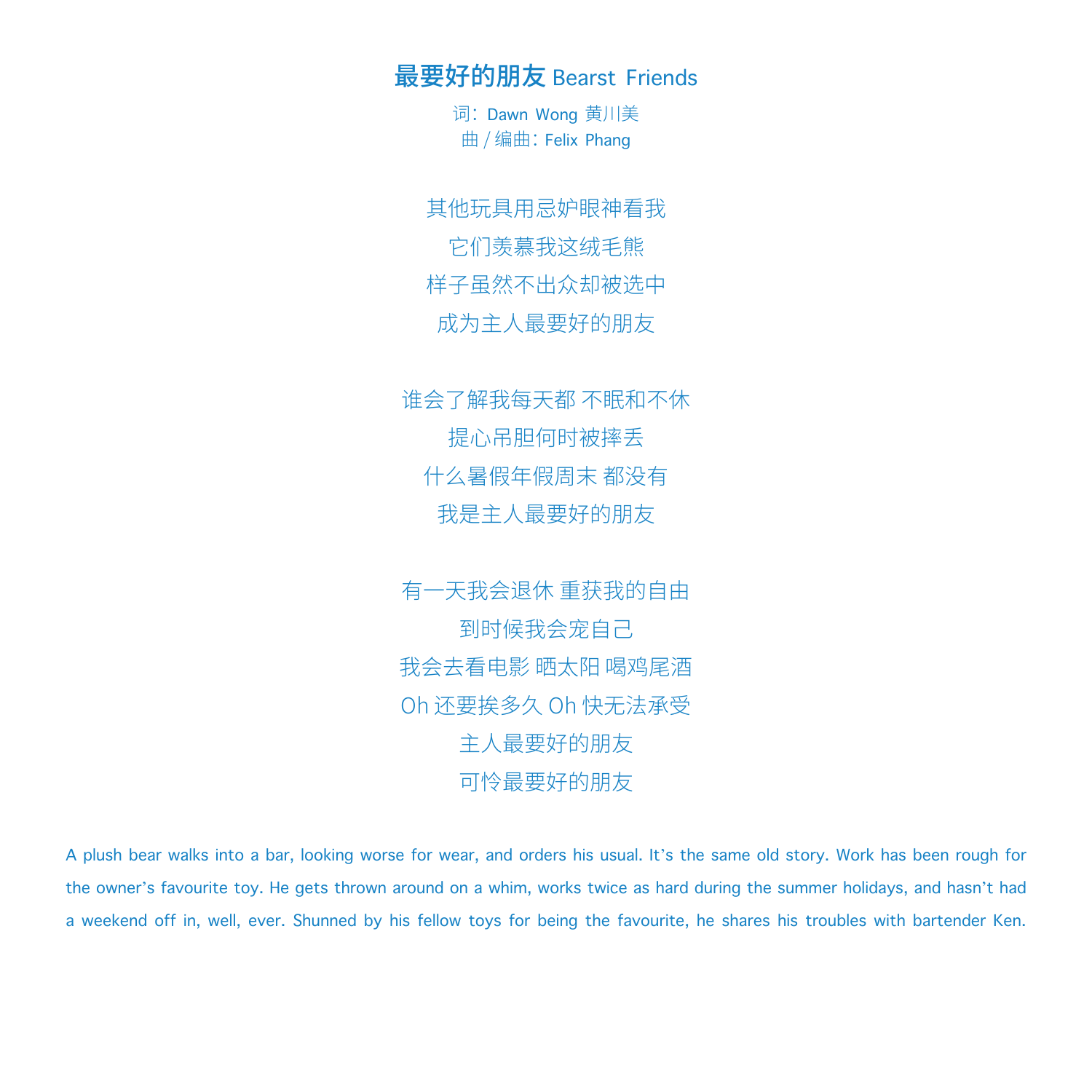害羞的刺猬 Shy Hedgehog

词: Dawn Wong 黄川美, Kailin Yong 曲 / 编曲:Felix Phang

### 害羞的刺猬

不敢开口表达自己的心情和想法

害羞的刺猬 渴望和同学一起玩 却怕被拒绝 总是缩成一团

营火会的晚上 围着熊熊的火焰 大伙儿欢歌儿欢唱 笑声如铃响 也许就在今夜 刺猬能卸下盔甲 挺起胸膛 不再惆怅

害羞的刺猬 快乐操纵在你手上 打开心窗 让生命充满阳光

# 挺起胸膛 打开心窗

Find it in your heart, it's in your heart

(Hannah, Oh)

Hannah is like every other child except for one thing – she is painfully shy. When her nerves get the better of her, which is often, Hannah instinctively curls into a ball. A tight, prickly, spiny ball. Hannah is a hedgehog you see, and this issue of shyness is a thorn in her side, if you know what I mean. Tonight is the school's annual campfire party, and Hannah desperately wants to play with the other children. Will she find the courage to overcome her fears or will she repel them as always?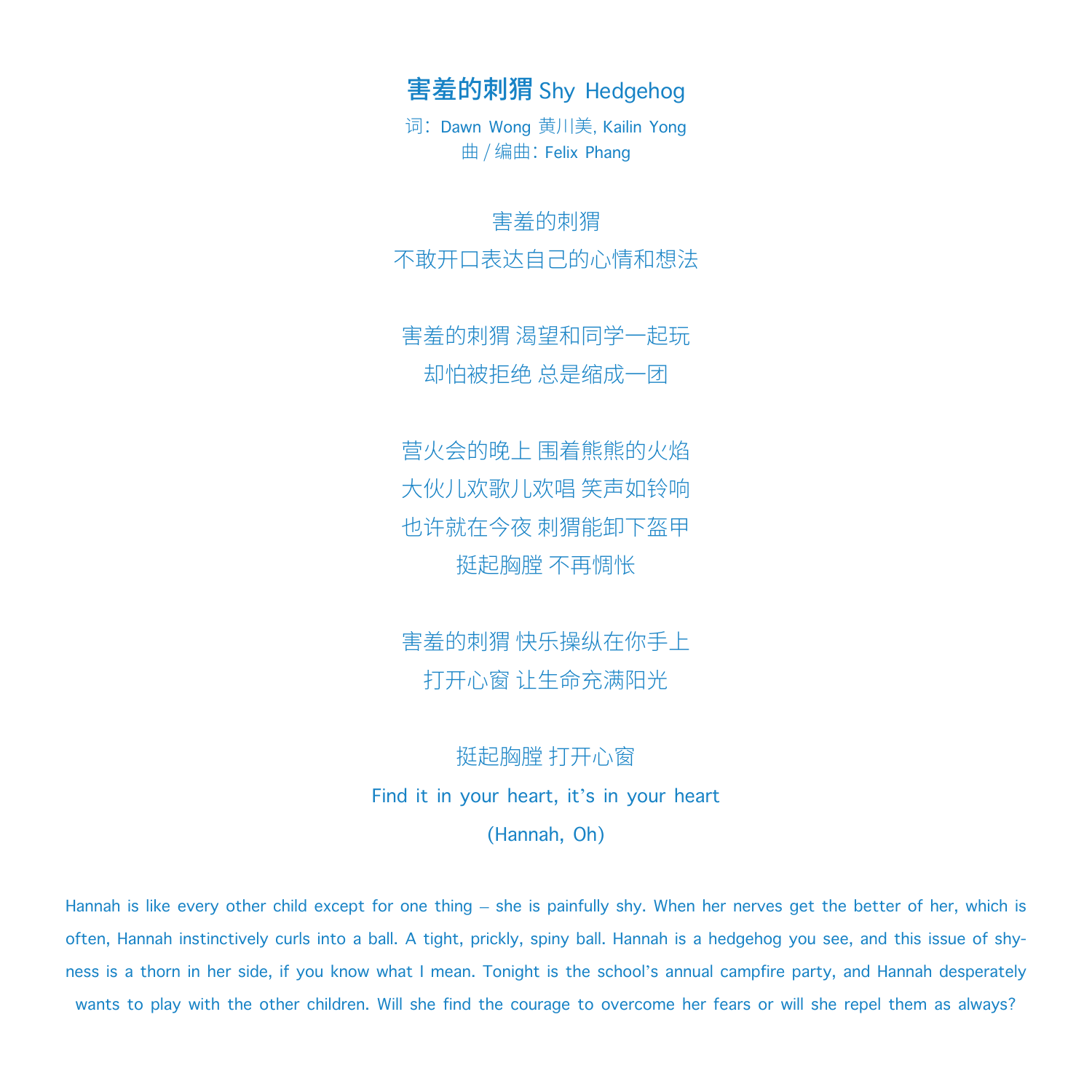# 小蜂鸟 Little Hummingbird

词: Dawn Wong 黄川美, Kailin Yong 曲: Dawn Wong 黄川美 编曲:Felix Phang

> 小蜂鸟 颤动小翅膀 飞遍四面八方

小蜂鸟 一身华贵玲珑 却得为存亡奔波

日出而作嗡嗡耕耘为生命歌唱 赤胆雄心风雨不改不畏也不缩 莫愁几分花蜜带有几分糖 一朵花儿一个新希望 崭新的一天等你去开创

## 热爱生命的英雄小蜂鸟

As soon as the sun rises, our little feathered friend gets to work, for the early bird gets the nectar. He is constantly on the move, seeking new sources of nourishment, neither resting nor giving up until the day is done. The hummingbird, a tiny warrior, his days governed by his fierce survival instinct and never by fear. Even the tiniest creatures can achieve great things.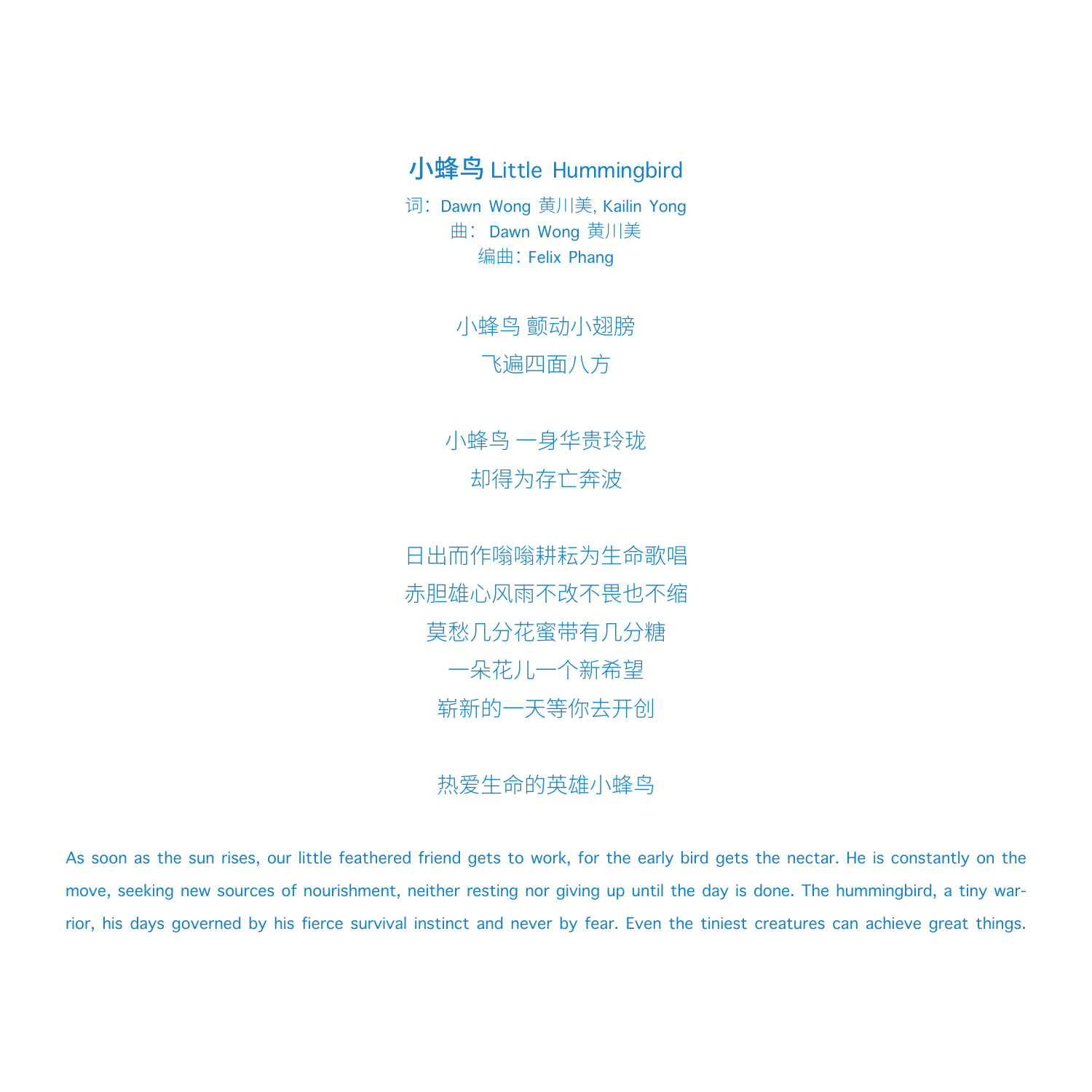长大 Growing Up

词: Dawn Wong 黄川美, Kailin Yong 曲 / 编曲:Felix Phang

第一次抱进我怀里 小脸颊贴我心 端详你的大眼小鼻 我的完美奇迹 转眼间我的小精灵 长大上学去 学习中遇上了难题 有我为你打气

没有谁能长青 世间万变瞬息 相片 纪念品 留不住光阴

看你因失恋而哭泣 心酸却又无力 原来我的完美奇迹 已经长大添翼

没有谁能长青 世间万变瞬息 相片 纪念品 不如此时珍惜

如今我的完美奇迹 也有了小精灵 这就是生命的规律 庆幸我能经历 待一天随天使飞去 我依然深感激 用生命交换了奇迹 是一生的福气

It seems like only yesterday when you were a babe in arms, gazing up at me with your large, sleepy eyes, wiggling that perfect button nose. In a blink of those eyes, you were off to school and I determined that I would always be here for you. Then the day inevitably arrived, the day when a boy broke your heart, and I knew then that my baby girl was no longer a baby. Mercilessly, the years slipped by, and once again, I hold a precious life in these same arms, looking down at a grin that so resembles yours. Mine has been a life well-lived, and I wouldn't change a thing.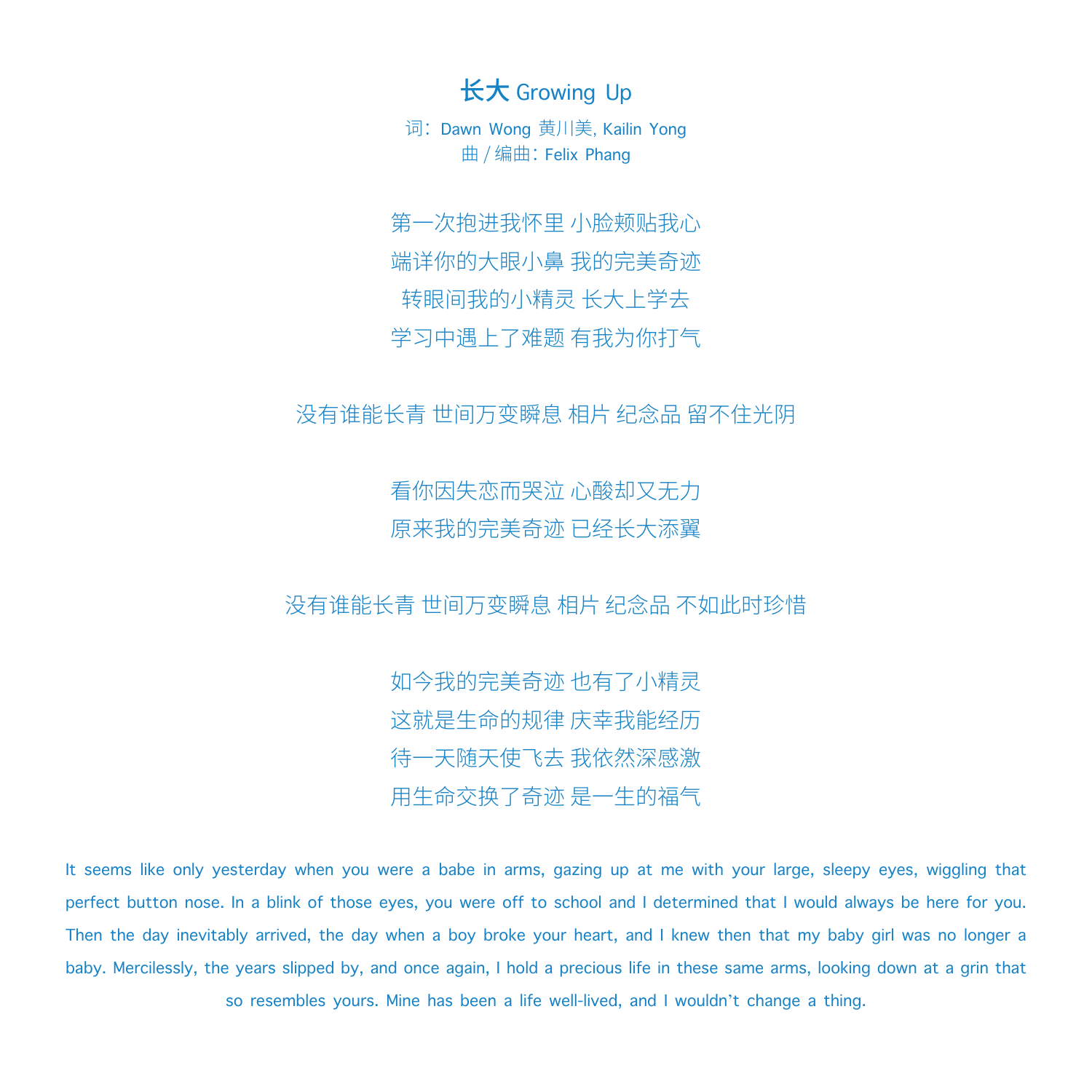大城小鼠 Rat in the City

词: Dawn Wong 黄川美 曲 / 编曲:Felix Phang

树木威风似守殿 花草依风舞翩跹 这是天上人间 天上人间 美景虽然在眼前 他的心田 长满思念

故乡情鼠美如仙 千里姻缘一线牵 在这天上人间 天上人间 他的心田 长满思念

> 汗水浇灌 心血滋养 穷山沟 变成 米粮川 为了她 多辛酸 都不怕

宏伟建筑绕岸嵌 水面反射光耀眼 在这天上人间 天上人间 他的心田 长满思念 天上人间 在她身边

This is the tale of a hopeful little rat who has come from his hometown in rural India to seek his fortunes in Singapore. As the bus trundles through the city, the little rat presses his nose up against the window, eagerly taking in the sights of paradise. He observes handsome trees that line the roads like palace guards, flora and fauna dancing joyfully in the wind, magnificent buildings that dot the shore, and their dazzling reflections in Marina Bay. This is indeed heaven on earth, yet his heart pines only for his love at home. His paradise is by her side.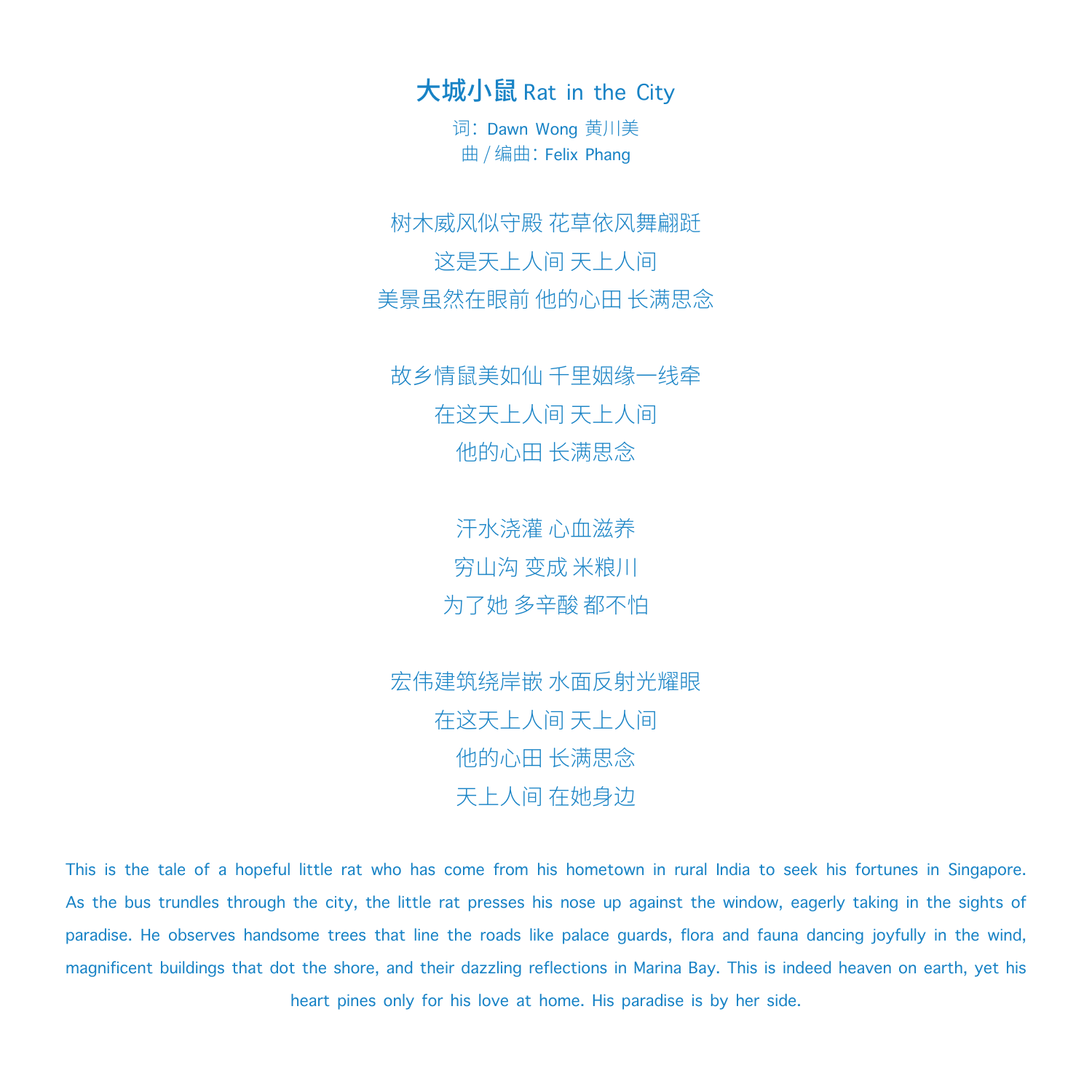环保超人 Eco Warrior

词/曲/编曲: Kailin Yong

不等长大了 全球在暖化 天空破大洞 冰川在融化 垃圾堆成山 太平洋里成小岛 塑胶埋土里 种不出果菜和鲜花

眼睁睁看着 万亩雨林消失了 蓝天与白云 将成为传说和童话 四海五湖当粪池 鱼儿受不了 钢筋水泥的丛林里 无家可归的小鸟

> 净化 绿化 再循环 奋不顾身 扭转乾坤 净化 绿化 再循环 You can call me 环保超人

不等长大了 戴上 绿披肩为豪 低炭特异功能 保护地球为傲 修补大气层 不坐大汽车 植树又造林 确保下一代空气好

Everyday, trash is dumped into our oceans, at the expense of our animal friends. We grow plastic mountains instead of fruit and flowers. But we can make a difference to prevent blue skies and greenery from becoming a page in the history books. Inspired by a true story of a young boy who wakes before dawn to clear trash for recycling in his apartment block.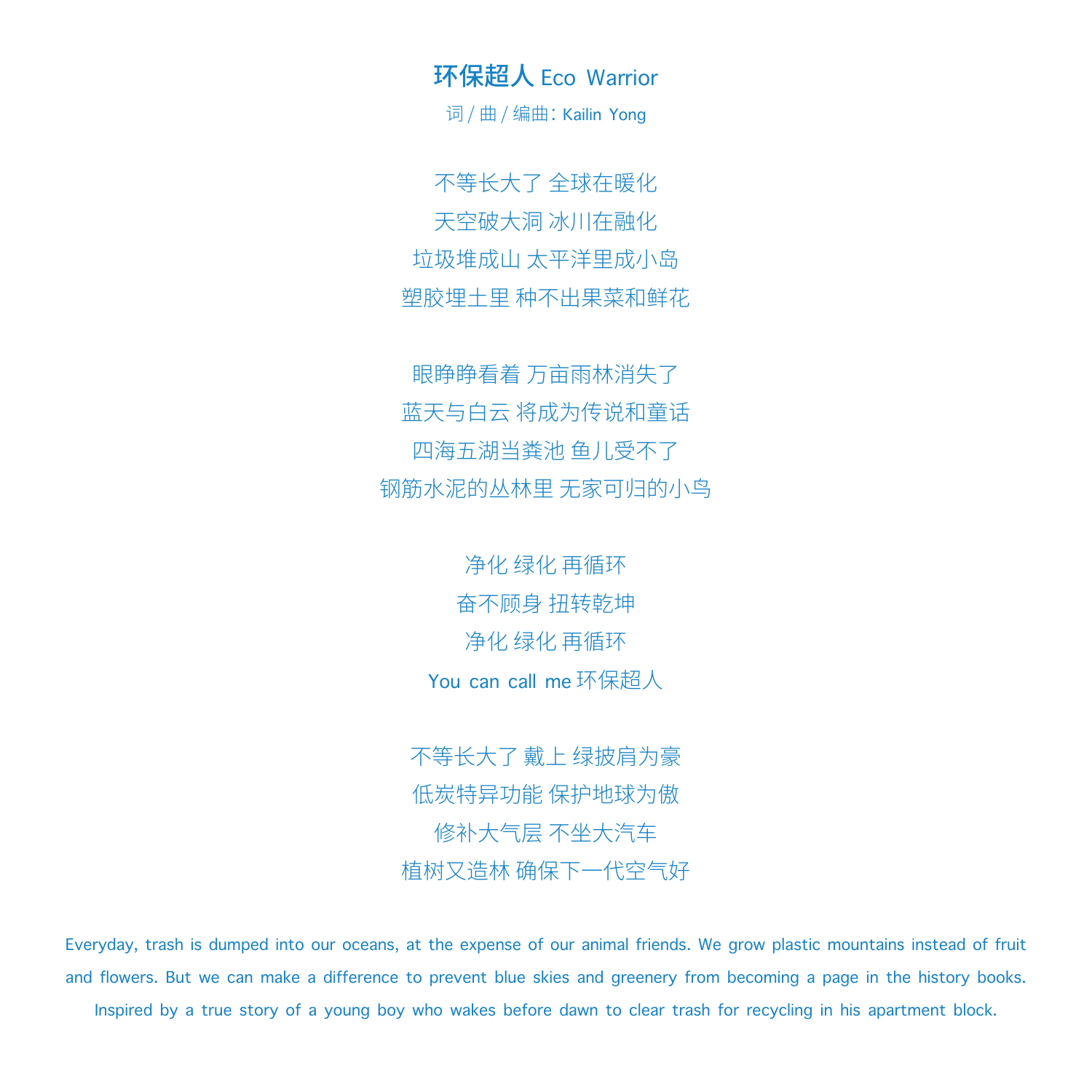### Sweet Dreams

词: Dawn Wong 黄川美 曲 / 编曲:Felix Phang

Sweet dreams my baby, for now, goodnight Come tomorrow, wonders will quench your eyes Sweet dreams my baby, for now, goodnight Till the morrow, the darkness is my disguise

Ribbons of light colour morning skies Splashes of life ink your canvas of white

So sweet dreams my baby, for now, goodnight Sweet dreams, surrender and close your eyes

Sweet dreams my baby, for now, goodnight Sweet dreams, surrender and close your eyes Teddy is by your side Stars will be shining bright